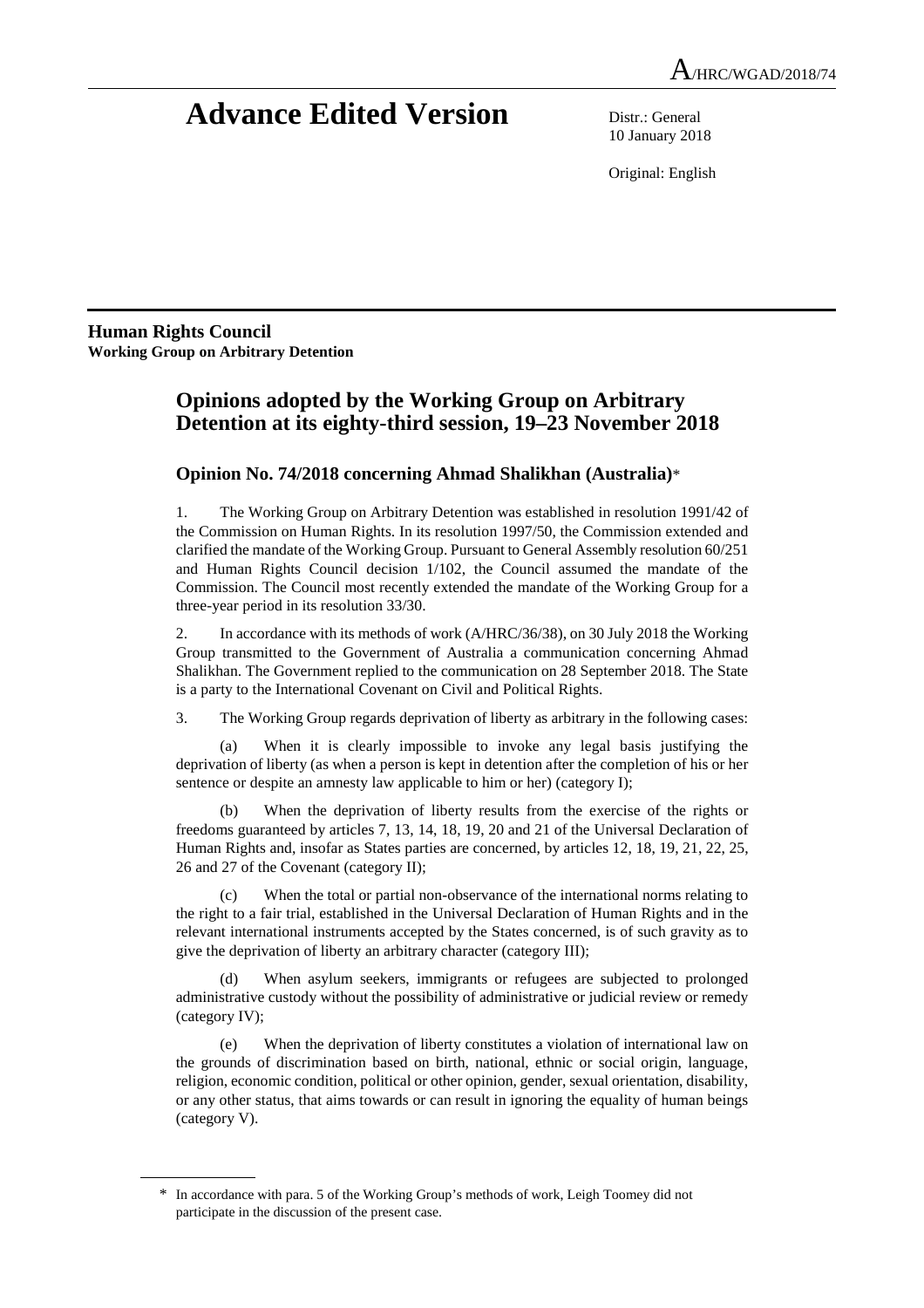# **Submissions**

# *Communication from the source*

4. Ahmad Shalikhan was born in 1997. He is a stateless person, as a Kurdish man born in Tehran to an Iraqi family who are undocumented in the Islamic Republic of Iran. Mr. Shalikhan's father is dead and his older brother arrived in Australia prior to Mr. Shalikhan and has been granted a visa.

5. Mr. Shalikhan usually resides at the Villawood Immigration Detention Centre, 15 Birmingham Ave, Villawood, NSW 2163, Australia.

# *Arrest and detention*

6. According to the source, on 25 August 2013, Mr. Shalikhan arrived in Australia with his mother, Ms. Janabi, as passengers on board suspected illegal entry vessel 839 Wattsville as "illegal maritime arrivals" on Christmas Island in order to seek asylum. At the time, Mr. Shalikhan was approximately 16 years old and together with his mother was detained upon arrival by the Department of Home Affairs (then Department of Immigration and Border Protection). According to the source, it is likely that a document showing that Mr. Shalikhan must be detained was shown to his mother. However, no copy of this document is currently available.

7. Upon arrival, Mr. Shalikhan and his mother were immediately detained at Phosphate Hill alternative place of detention. On 28 February 2014, Mr. Shalikhan and his mother were transferred to the Perth immigration detention centre and on 28 March 2014, to Perth immigration residential housing.

8. On 15 May 2014, Mr. Shalikhan and his mother were referred to the Minister for Immigration and Border Protection for consideration under section 197AB of the Migration Act for a possible community detention placement. The referral reportedly indicated that the offshore processing centres did not currently have the services available to manage Mr. Shalikhan's significant mental health needs and there was no information suggesting that he or his family would pose a threat if placed in community detention.

9. The source reports that on 27 May 2014, Mr. Shalikhan was arrested and charged with two counts of assault on a public officer and one count each of common assault in circumstances of aggravation or racial aggravation and damaging property. On 7 January 2015, Mr. Shalikhan received a caution in court, where the court noted that "all criminal matters were finalized". Mr. Shalikhan was approximately 17 years old at the time of the incident.

10. On 19 June 2014, the Minister intervened under section 197AB of the Migration Act to allow Mr. Shalikhan and his mother to reside in community detention. The Minister further commented that they "should remain subject to transfer to Nauru, pending a further assessment within the next three months".

11. According to the source, on 1 August 2014, Mr. Shalikhan was transferred to the Banksia Hill detention centre and on 28 August 2014, the Minister revoked the community detention placement of Mr. Shalikhan and his mother under section 197AD of the Migration Act. Mr. Shalikhan was subsequently transferred back to the Perth immigration detention centre on 3 September 2014, then transferred, together with his mother, to Wickham Point alternative place of detention in Darwin for a short period, before being transferred back to the Perth immigration detention centre on 6 January 2015 for finalization of the criminal charges against him. Mr. Shalikhan and his mother were subsequently transferred back to Wickham Point alternative place of detention on 9 January 2015.

12. On 26 May 2015, the Department noted an "Advice from AFP (Australian Federal Police) – investigating incidents at PIRH (Perth Immigration Residential Housing) from 02– 10 September 2014". On 1 June 2015, Mr. Shalikhan's case was reportedly "escalated to Centre Manager and Director, case management for weekly detention network placement meeting for transfer to an alternative facility in a larger city which offers the recommended support services for his known cognitive and behavioural vulnerabilities until outcome of ministerial submission is known."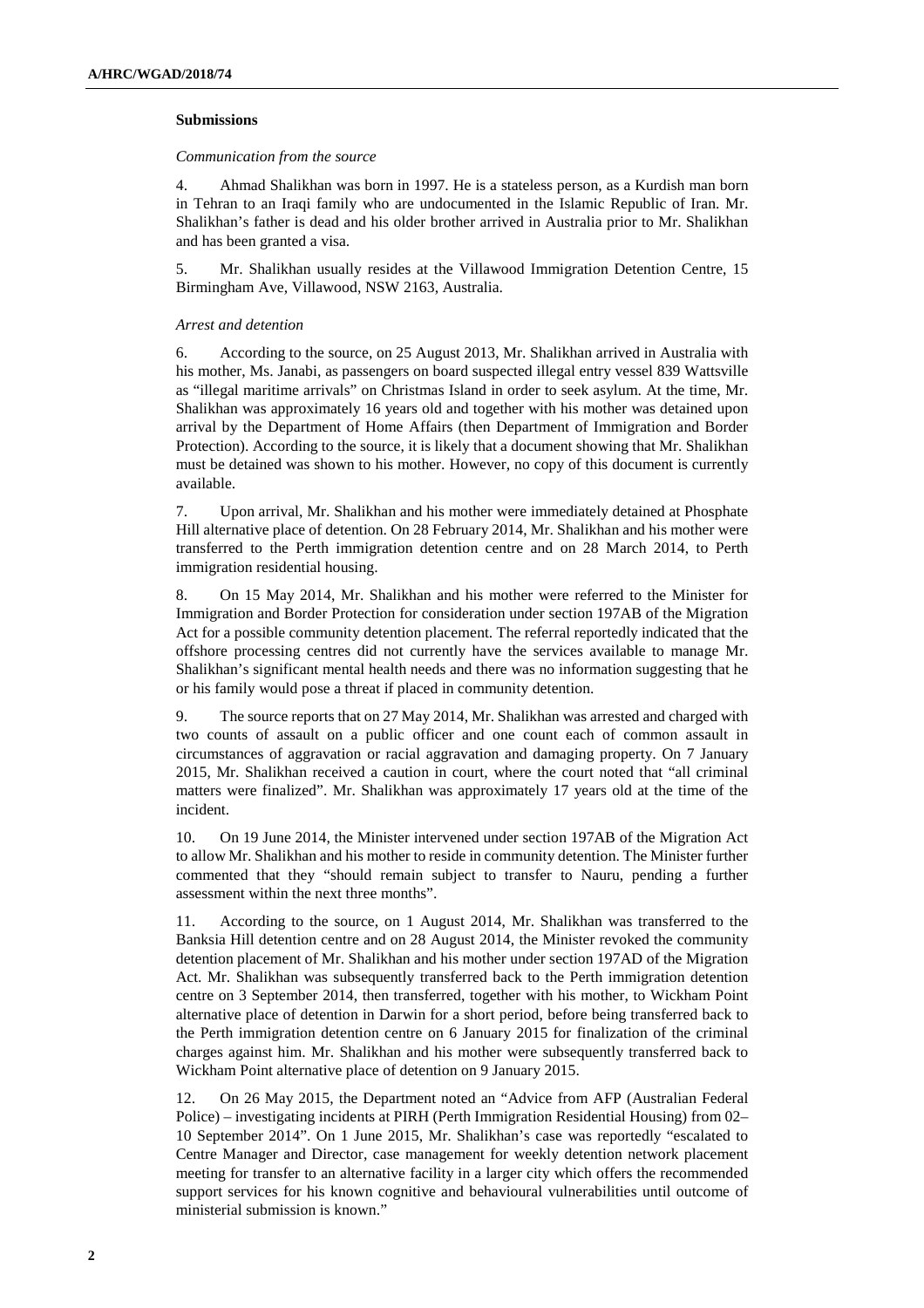13. On 24 July 2015, Mr. Shalikhan's case review noted that he had been "involved in 6 incidents since last review, 2 of those he was the perpetrator. He has presented [as] aggressive and argumentative on one occasion this month, when case manager ended their interaction early due to his unwillingness to cooperate. His last meeting with case manager was calm, quiet and [he] listened after his mother advised him to stop and listen."

14. On 17 August 2015, the incidents referred to in paragraph 9 above were reportedly detailed as "threatened self-harm, behaved aggressively, damaged Commonwealth property and assaulted a number of officers at PIRH". The source notes that no further action appears to have been taken with regard to those incidents.

15. The source reports that on 29 September 2015, the Minister intervened, lifting the bar under section 46A of the Migration Act to allow Mr. Shalikhan to lodge an application for a valid temporary protection visa or safe haven enterprise visa (subclass 790). On 12 November 2015, the Department invited Mr. Shalikhan to lodge such an application.

16. According to the source, Mr. Shalikhan's case review, dated 16 November 2015, stated that his "ongoing behavioural issues are a barrier to a community release".

17. On 8 December 2015, the Department notified Mr. Shalikhan that he was eligible to receive assistance from the Primary Application and Information Service in lodging an application for a temporary protection or safe haven enterprise visa. Mr. Shalikhan accepted the offer on 18 December 2015 and the Department assigned him a case worker from the Service.

18. On 25 December 2015, Mr. Shalikhan's case review stated that he "was placed on a behaviour management program (BMP) 4/12/2015 after another incident in the compound. His behaviour can change from one meeting to the next."

19. The source emphasizes that in numerous reviews of Mr. Shalikhan's case the authorities stated that he needed close monitoring. For example: "The case has complex barriers and vulnerabilities which present a clear risk to the detainee and prevention of status resolution. This detainee requires frequent contact from case management to ensure effective communication of options and key messages. A high level of stakeholder engagement is afforded" and "This case has been assigned the acuity of 4 – significant. This case requires scheduled detainee contact multiple times a month. This detainee demonstrates little selfagency and requires active support to engage necessary processes and services. The case manager is involved in meetings/case conferences to confirm strategies for managing identified barriers/vulnerabilities."

20. By 2016, Mr. Shalikhan's behaviour had reportedly improved. According to his case review of 11 February 2016, "Mr. Shalikhan was well behaved and engaged well" during his and his mother's meeting with the case manager, although he "appeared somewhat agitated particularly when addressing schooling. He asked about schooling and stated that he wanted to go back to school so that he could complete his studies."

21. The source reports that on 26 February 2016, Mr. Shalikhan's protection claims were considered against new and updated information available to the Department and it was considered that reassessment of his protection claims were warranted. He was thus issued with a qualified security assessment.

22. On 29 February 2016, Mr. Shalikhan's 30-month detention review noted that he had "been referred to the External Agency for investigation in relation to national security concerns". That was after he allegedly made national security threats to a consultant on 18 March 2015. However, the nature of those threats has not been specified. In his case review of 26 May 2015, Mr. Shalikhan remained a "person of interest to the National Security and Serious Crimes Reporting Team (NSSCRT) and Detention Intelligence". On 20 July 2015, the National Security and Serious Crimes Reporting Team confirmed that they were no longer actively monitoring Mr. Shalikhan.

23. On 31 March 2016, Mr. Shalikhan applied for a safe haven enterprise visa as a dependant on his mother's application and on 26 April 2016, he attended an interview with the Department in relation to his visa application. On 26 May 2016, the Department advised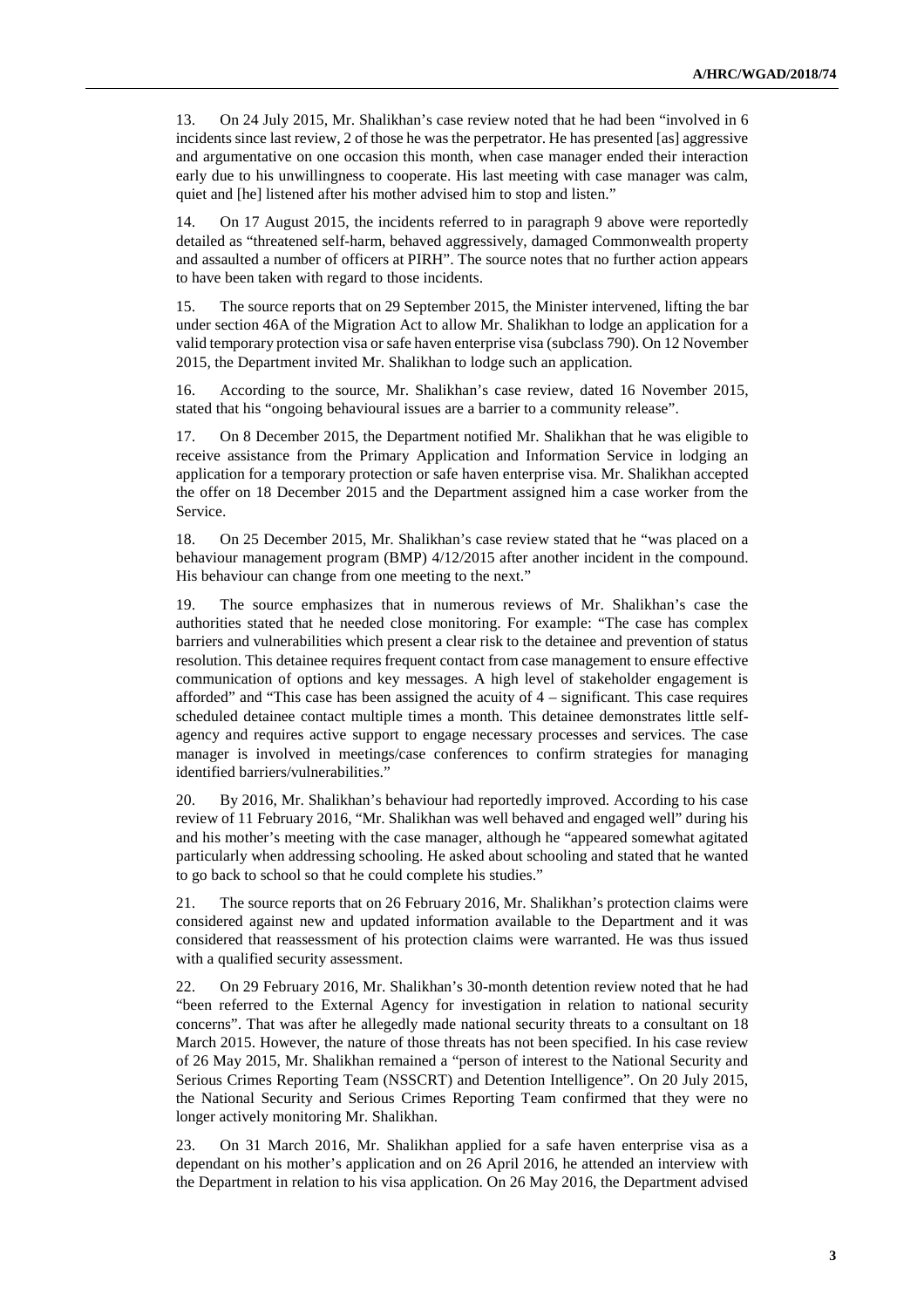Mr. Shalikhan that his Bridging E (subclass 050) visa application, associated with his visa application, was invalid.

24. According to the source, on 20 June 2016, Mr. Shalikhan was subsequently notified by the Department of the refusal of his safe haven enterprise visa application. On 23 June 2016, Mr. Shalikhan's case was referred to the Immigration Assessment Authority for review of the Department's decision.

25. On 7 July 2016, Mr. Shalikhan was reportedly transferred with his mother to Villawood immigration detention centre in Sydney. He was placed in a single room and had a Serco<sup>1</sup> officer with him at all times. His mother was placed in a different compound, but they were able to see each other daily on the community area.

26. The source reports that following his transfer to Villawood, Mr. Shalikhan appeared "to have improved his behavioural issues and is engaging with the International Health and Medical Services (IHMS) for his mental health as well as taking medications. He has recently had excursions refused and in response to this has made a threat of running away if he was ever allowed on excursions. He remains frustrated at what he feels is a lack of progression in his case and believes the current case manager is responsible for this".<sup>2</sup>

27. On 11 July 2016, the Immigration Assessment Authority reportedly remitted Mr. Shalikhan's safe haven enterprise visa application back to the Department with a direction that he was a refugee within the meaning of section  $5 H(1)$  of the Migration Act. According to the source, this implies that Mr. Shalikhan was found to be owed protection by Australia as a refugee and under the complementary protection criteria.

28. On 28 July 2016, Mr. Shalikhan's case review noted that he was undergoing health and character checks for his safe haven enterprise visa application. His case had been escalated with the processing area owing to his mental health issues. The option of his placement in an alternative place of detention, at which Serco was in charge of the care and security arrangements, was considered, however, not acceptable in the light of his risk rating, incident history and severe behavioural issues.

29. According to the source, on 5 August 2016, Mr. Shalikhan was issued a letter requesting further information regarding his character. The temporary protection visa processing area advised that his case might be referred to the Visa Applicant Character Consideration Unit for assessment of a possible visa refusal under section 501 of the Migration Act owing to Mr. Shalikhan's "convictions at Juvenile Court whilst in detention". In that respect, the source states that Mr. Shalikhan has never been convicted of a crime and he was only ever issued with a caution in court as a 16-year-old minor, with no formal punishment or custodial sentence (see para. 9 above). His case was subsequently referred to the Visa Applicant Character Consideration Unit for refusal consideration under section 501 of the Migration Act on 7 September 2016.

30. The source reports that on 11 August 2016, Mr. Shalikhan's mother was granted community detention and she was placed in community detention on 22 August 2016.

31. On 4 November 2016, a community protection assessment tool was reportedly conducted and Mr. Shalikhan was recommended for community detention subject to the outcome of his character assessment under section 501 of the Migration Act.

32. In that respect, the source notes that under section 501 of the Migration Act, the Minister may refuse to issue a visa if he or she believes that the person applying does not meet the character requirements as set out in that section. Owing to Mr. Shalikhan's behavioural issues, he was issued a qualified security assessment by the Australian security forces.

33. On 2 December 2016, Mr. Shalikhan's case was referred to the Complex Cancellations team by the Visa Applicant Character Consideration Unit in an effort to speed

<sup>&</sup>lt;sup>1</sup> Serco is a global company that supports Governments around the world in the delivery of essential public services, including in the area of immigration.

<sup>&</sup>lt;sup>2</sup> The source adds that this statement was repeated in his case reviews of 6 December 2016 and 6 January, 3 February, 14 March, 20 April and 16 May 2017.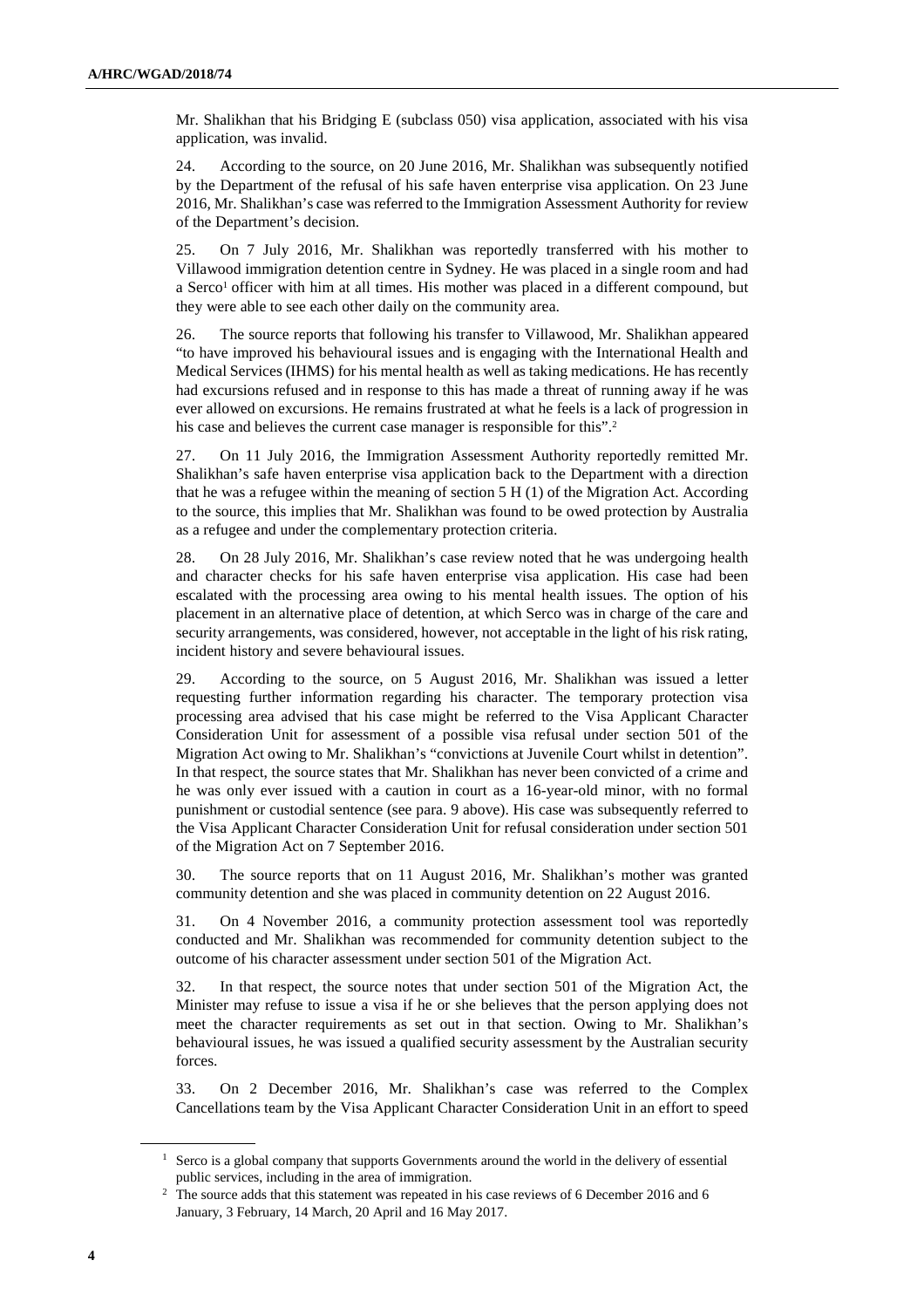up the processing, as the Complex Cancellations team reportedly has the clearance and ability to review Mr. Shalikhan's qualified security assessment. According to the source, there are no time frames associated with the referral.

34. On 5 December 2016, Mr. Shalikhan's mother was granted a five-year safe haven enterprise visa. The source submits that in finding that Mr. Shalikhan was initially owed protection and in granting such a visa to his mother, Australia has recognized the family's refugee status and that any return to their country of birth would constitute refoulement. However, unlike his mother, Mr. Shalikhan has not been granted a safe haven enterprise visa owing to concerns about his character.

35. According to his case review of 6 December 2016, Mr. Shalikhan's community detention referral under section 197AB of the Migration Act was finalized on 30 September 2015 as not referred. No mention was made of the referral on 4 November 2016 (see para. 31 above). It was also noted that "Mr. Shalikhan has a Serco officer placed with him from 8 a.m.–8 p.m. daily; this was recently reduced from 24 hours per day to encourage more selfmanagement and Mr. Shalikhan appears to be adjusting well to this change." The situation remained the same in his case review of 6 January 2017.<sup>3</sup>

36. On 30 January 2017, the Complex Cancellations team advised that Mr. Shalikhan's case was being considered under section 501 of the Migration Act.

37. On 2 February 2017, the Department referred Mr. Shalikhan to the Australian Federal Police following an incident on 1 February 2017, during which he allegedly threatened a departmental officer. According to the source, no further details of the incident are available.

38. On 20 April 2017, Mr. Shalikhan was issued with a notice of intention to consider refusal of the grant of a safe haven enterprise visa and he was given 28 days to respond. On 18 May 2017, Mr. Shalikhan's legal representatives submitted a response to the notice of intention.

39. As of the date of the submission by the source, Mr. Shalikhan is awaiting a decision on the submission to the notice of intention to consider refusal. The source states that the outcome of this step will determine if Mr. Shalikhan is granted a visa and released into the community or if he is denied a visa and thus remains in detention. Mr. Shalikhan's lawyers have been in regular contact with the Department regarding the time frame within which the decision will be made. However, no time frame has been given.

# *Health concerns*

 $\overline{a}$ 

40. According to the source, Mr. Shalikhan has suffered significant mental health problems since a young age, which have been exacerbated by his lengthy time in detention as a child and a young adult.

41. According to a Department report dated 14 May 2014, "the Department's health service provider, IHMS, advise that Master Shalikhan has been diagnosed with attention deficit hyperactivity disorder and hyperkinetic conduct disorder. He was hospitalized in February 2014 for suicidal ideation and pseudo-psychotic symptoms. He was referred to a clinical and forensic psychologist for further management of his impulsive behavioural problems and to a psychiatrist for ongoing monitoring. He remains on a psychological support programme due to chronic risk of harm to self and others." The report also noted that "the psychiatrist advises that remaining in his current confined environment is exacerbating his mental health" and that "Master Shalikhan has been involved in a series of behavioural incidents while held in detention, including incidents of self-harm and threats of self-harm, alleged physical assaults, and abusive and aggressive behaviour."

42. According to Mr. Shalikhan's case review dated 2 June 2015, "he appears as increasingly agitated. Incident of abusive/aggressive behaviour on 1 June 2015 indicative of his special needs/support required for self-regulation of his behaviours/words are still required". Furthermore, he has "become increasingly anxious, demanding of stakeholder

<sup>&</sup>lt;sup>3</sup> According to the source, this remained the same in the subsequent case reviews of 3 February, 14 March, 20 April and 16 May 2017.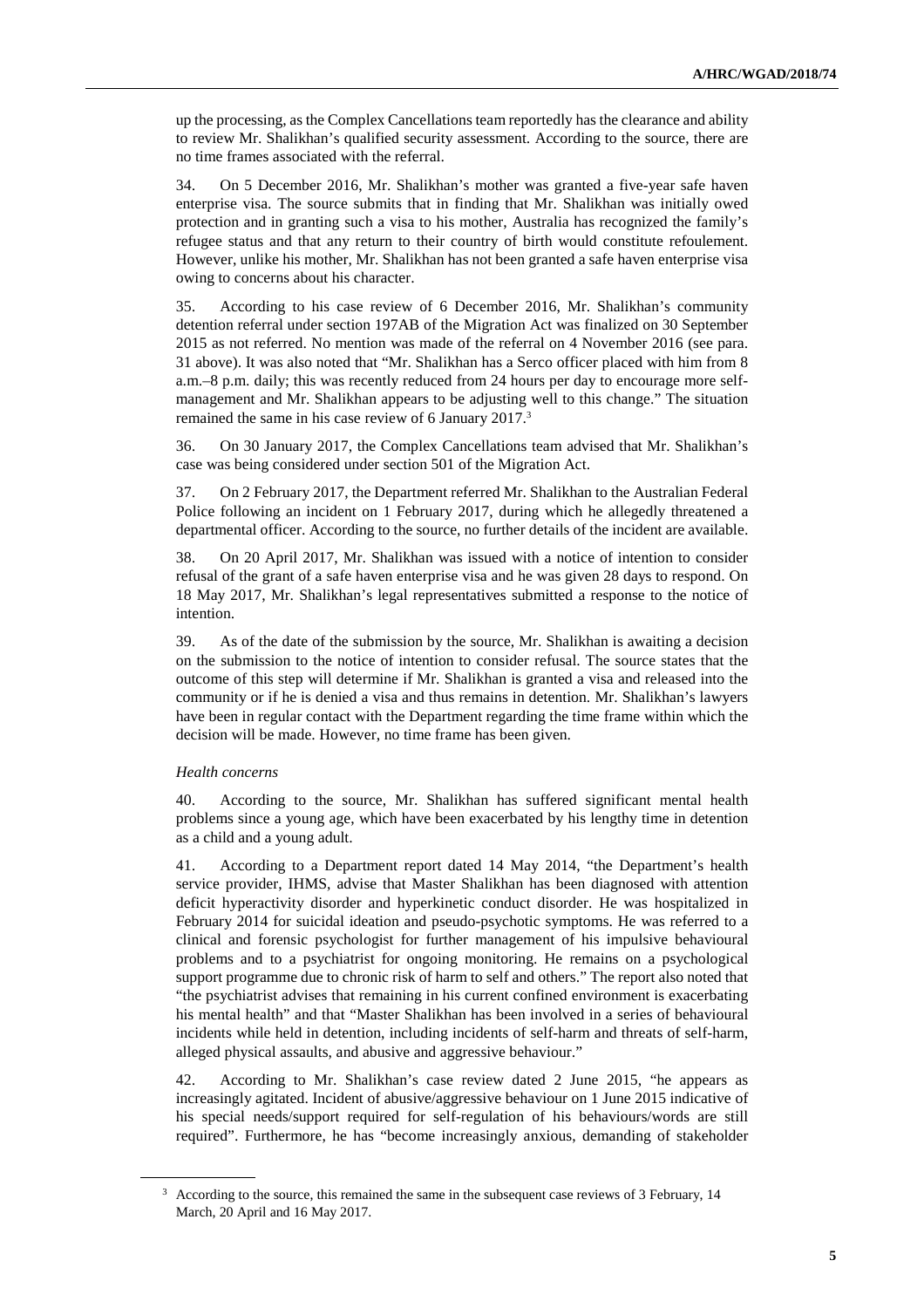services and does not retain previous conversations, warranting frequent repetition, modification of language, additional preparatory interview planning time and documentation thereafter". Also, "Mr. Shalikhan was being given supplementary self-directed activities such as maths worksheets as he states to all stakeholders he is too sad to attend any programmes and activities … refused timetable planning help … DPPM agreed actions, such as supervised (by mother) Internet access and access to compound's oval time to play soccer with friends also unresolved".

43. On 22 December 2016, a report by the NSW Service for Treatment and Rehabilitation of Torture and Trauma Survivors. was issued in relation to Mr. Shalikhan that records him as having significant symptoms of post-traumatic stress disorder, depression and anxiety.

# *Personal situation*

44. The source reports that Mr. Shalikhan's schooling has been severely disrupted owing to his administrative detention. According to his case review dated 24 July 2015, he requested that he be allowed to return to school, but his case manager "confirmed that as he was over the age of 18, he was no longer able to attend school". During an interview on 18 September 2015, "concerns were raised regarding him not being able to attend offsite schooling". Those concerns were repeated during his interview of 9 October 2015.

45. Since turning 18, Mr. Shalikhan has not been allowed to pursue education, even though he is recorded as having stated in his case review dated 11 February 2016 that "schooling was more important to him than getting a visa". According to his case review of 23 March 2016, "Mr. Shalikhan stated he was doing okay in the centre but wanted to know when he was getting out. He wanted to go to school, his mother was sick and they needed to be out in the community."

46. Despite frequent promises to enquire about other means of education, as of the date of the submission, Mr. Shalikhan had still not been able to undertake any formal education.

47. The source underlines that Mr. Shalikhan desires to be reunited with his mother in the community. For example, in an interview on 17 June 2016 (reported in Mr. Shalikhan's case review of 18 June 2016), he stated: "I want to know when I will be back with my mother ... Even if I did hit her, which I did not, don't you think I have been punished enough?<sup>4</sup> How long are you going to keep us separated? I want to know when I am getting out into community detention. I have been in here for four years, I am getting older – I don't want to be an old man still in detention. I've done nothing wrong and I need to get out to live my life. I have said things whilst here but this was all due to the frustration of being in detention. I wouldn't do any of the things talked about. In any event, I was a child when I said these things. I want to live in Australia, I will not be a threat to the Australian community. I am a good person, I've done nothing wrong – all the incidents that have been recorded against me have not been my fault, other people have either made up stories or provoked me."

48. In his case review of 29 September 2016, Mr. Shalikhan is recorded as advising that "his mother is currently unable to visit him due to illness and has requested that he be allowed to visit her in the CD [community detention] village. These visits are not supported by the stakeholders."

49. In this respect, the source reports that Mr. Shalikhan's mother suffers from a range of health issues. She cannot visit the detention centre alone without transport support. As such, owing to her illnesses, long periods pass without Mr. Shalikhan having any physical contact with his mother. Furthermore, because Mr. Shalikhan arrived by boat, he is not allowed access to a mobile phone to call his mother. Only detainees who arrived by other means than boat are reportedly allowed mobile phones.

<sup>4</sup> In this respect, the source notes that on 18 June 2014, when Mr. Shalikhan was approximately 17 years old, a domestic violence order was made by his mother against him. The order has since been withdrawn.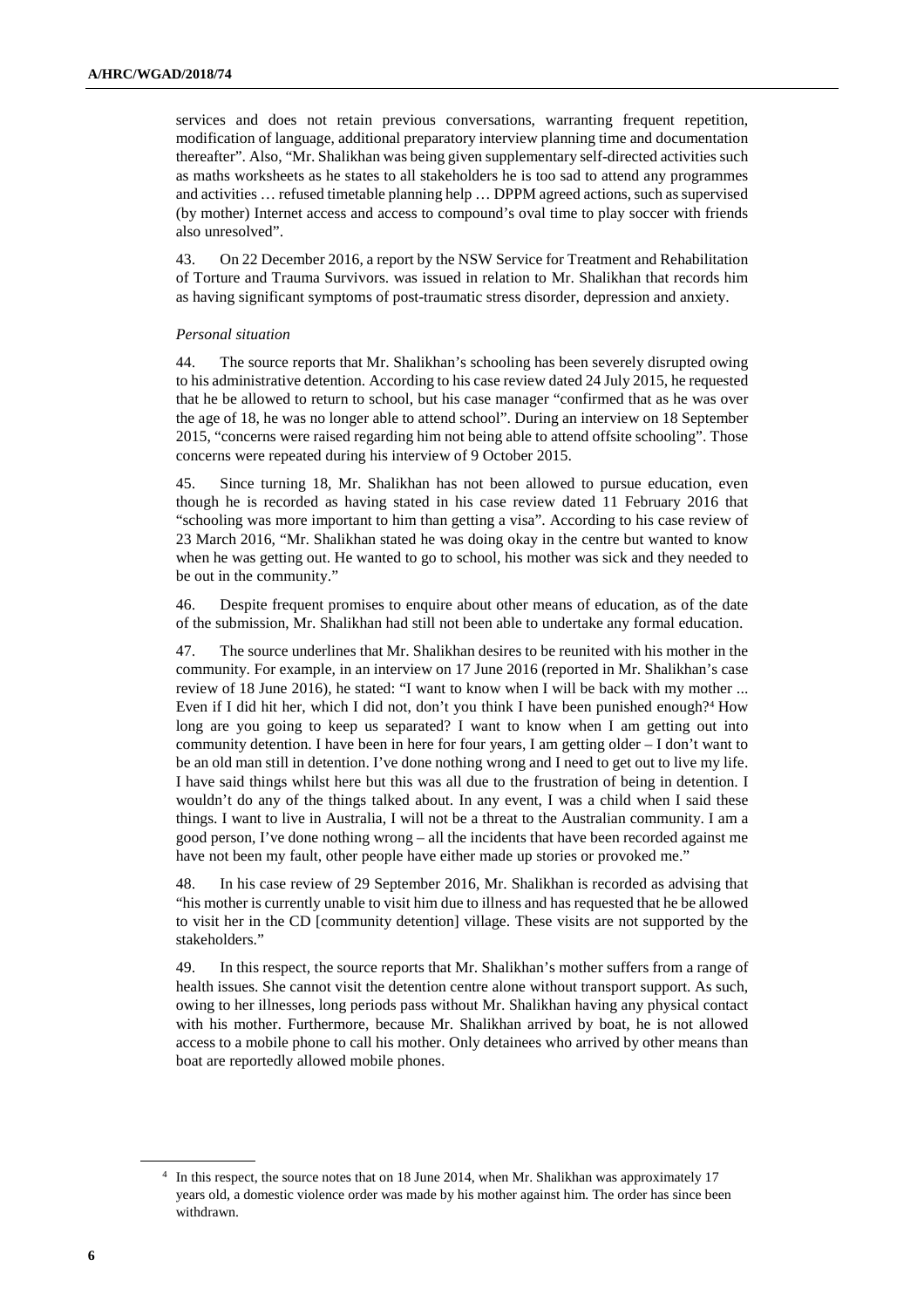#### *Analysis of violations*

50. The source states that Mr. Shalikhan is being detained on the basis of the Australian Migration Act 1958. The Act specifically provides in sections 189 (1) and 196 (1) and (3) that unlawful non-citizens must be detained and kept in detention until they are either: (a) removed or deported from Australia or (b) granted a visa. In addition, section 196 (3) specifically provides that even a court cannot release an unlawful non-citizen from detention (unless the person has been granted a visa).

51. The source adds that given that Mr. Shalikhan has previously been recognized as a refugee by the Department, that his mother has been granted a safe haven enterprise visa and that the family is stateless, he cannot be removed from Australia without such removal constituting refoulement. In addition, the Department and the Minister have so far not granted him a visa, owing to concerns about his character that appear closely linked to his mental illness and behavioural issues.

52. The source underlines that Mr. Shalikhan has undertaken a number of domestic remedies to secure his release into the Australian community, as referred to above. Complaints have also been made to the Australian Human Rights Commission regarding the detention of Mr. Shalikhan, but the complaints have not been successful.

53. The source asserts that the detention of Mr. Shalikhan constitutes an arbitrary deprivation of his liberty under categories II, III, IV and V of the arbitrary detention categories referred to by the Working Group when considering cases submitted to it.

#### *Category II*

54. The source submits that Mr. Shalikhan has been deprived of liberty as a result of the exercise of his rights guaranteed by article 14 of the Universal Declaration of Human Rights, whereby "Everyone has the right to seek and to enjoy in other countries asylum from persecution." Mr. Shalikhan came to Australia as a refugee in the exercise of his right to seek and enjoy asylum. If it had not been for Mr. Shalikhan coming to Australia to seek asylum, he would not currently be detained.

55. According to the source, Mr. Shalikhan has also been deprived of his liberty in contravention of article 26 of the Covenant. Mr. Shalikhan, as a non-Australian citizen, is subject to administrative detention, whereas Australian citizens are not subject to the same treatment.

# *Category III*

56. The source also submits that the international norms relating to the right to a fair trial have not been observed in relation to the detention of Mr. Shalikhan, specifically those rights protected under articles 9 and 10 of the Universal Declaration of Human Rights and article 9 of the Covenant.

57. The source notes that the Human Rights Committee, in its general comment No. 35 (2014) on liberty and security of person requires that detention "must be justified as reasonable, necessary and proportionate in the light of the circumstances and reassessed as it extends in time".

58. Nonetheless, the source notes that Mr. Shalikhan has been held in administrative detention for more than four and a half years, since he arrived in Australia at the age of 16. The Government and the Department, through finding Mr. Shalikhan to be a refugee and through the grant of his mother's visa, have recognized him as a person meriting Australia's protection obligations. Given that Mr. Shalikhan is stateless, any return of Mr. Shalikhan to the Islamic Republic of Iran would constitute refoulement.

59. The source thus submits that unless Mr. Shalikhan is released from administrative detention, he will be in detention indefinitely. Given that he cannot return to the Islamic Republic of Iran, his detention is not reasonable.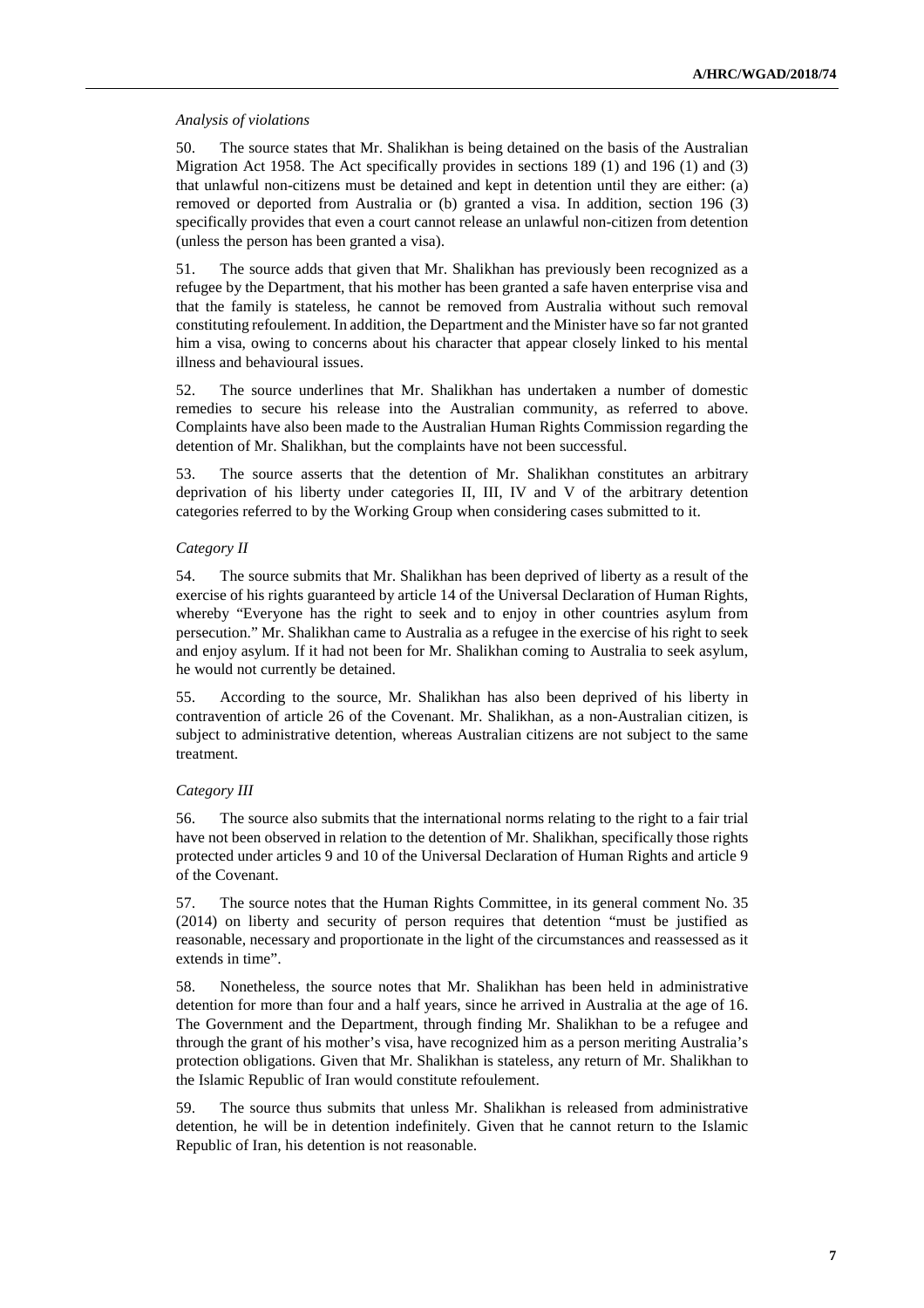# *Category IV*

60. The source further submits that Mr. Shalikhan, as a recognized refugee who has been subject to prolonged administrative custody, has not been guaranteed the possibility of administrative or judicial review or remedy. The source refers to the relevant provisions of the Migration Act 1958 (see para. 50 above).

61. In that regard, the source notes that the High Court of Australia, in its decision in the case of *Al-Kateb v. Godwin*, has upheld mandatory detention of non-citizens as a practice which is not contrary to the Constitution of Australia.<sup>5</sup> The source further notes that in Mr.  $C$ *v. Australia*, the Human Rights Committee held that there was no effective remedy for people subject to mandatory detention in Australia.<sup>6</sup> As such, Mr. Shalikhan lacks any chance of his detention being the subject of a real administrative or judicial review remedy.

# *Category V*

62. According to the source, Australian citizens and non-citizens are not equal before the courts and tribunals of Australia. The effective result of the decision of the High Court in the case of *Al-Kateb v. Godwin*, as referred to in paragraph 61 above, is that while Australian citizens can challenge administrative detention, non-citizens cannot.

# *Response from the Government*

63. On 30 July 2018, the Working Group transmitted the allegations from the source to the Government of Australia under its regular communications procedure. The Working Group requested the Government to provide, by 28 September 2018, detailed information about the current situation of Mr. Shalikhan and to clarify the legal provisions justifying his continued detention, as well as its compatibility with the obligations of Australia under international human rights law, and in particular with regard to the treaties ratified by the State. Furthermore, the Working Group called upon the Government to ensure his physical and mental integrity.

64. In its response of 28 September 2018, the Government indicated that Mr. Shalikhan remained in immigration detention, as he was an unlawful non-citizen. The Government added that it was considering whether to refuse to grant a safe haven enterprise (subclass 790) visa to Mr. Shalikhan under section 501 of the Migration Act 1958.

65. On 20 April 2017, Mr. Shalikhan was issued with a notice of intention to consider refusal of his visa application, under section 501 (1) of the Act. He may not pass the character test by virtue of section 501 (6) (d) (i), in that there is a risk that he would engage in criminal conduct in Australia. The notice of intention to consider refusal invited Mr. Shalikhan to comment or provide information on any factors he believed to be relevant as to whether he would pass the character test, or relevant as to why his visa application should not be refused.

66. On 24 April 2017 and 18 May 2017, Mr. Shalikhan's migration agent reportedly responded to the notice of intention to consider refusal. On 19 May 2017, he was issued with a further natural justice letter and a response was received on 6 June 2017.

67. According to the Government, Mr. Shalikhan's immigration status cannot be progressed while the matter of the notice of intention to consider refusal is ongoing. It has been given preferential processing and the Department of Home Affairs is actively progressing the section 501 assessment. The Government notes that this can be a lengthy process and owing to the complexities of the case, consideration must be given to representations made by or on behalf of Mr. Shalikhan.

68. On 7 February 2018, the Minister for Home Affairs stated in Parliament that Mr. Shalikhan's visa application was undergoing assessment with consideration of visa refusal under section 501 of the Act. The Minister stated that community placement considerations were not appropriate until the assessment was finalized and that Mr. Shalikhan's welfare and

<sup>5</sup> *Al-Kateb v. Godwin* (2004) 219 CLR 562.

<sup>6</sup> See *C. v. Australia* (CCPR/C/76/D/900/1999).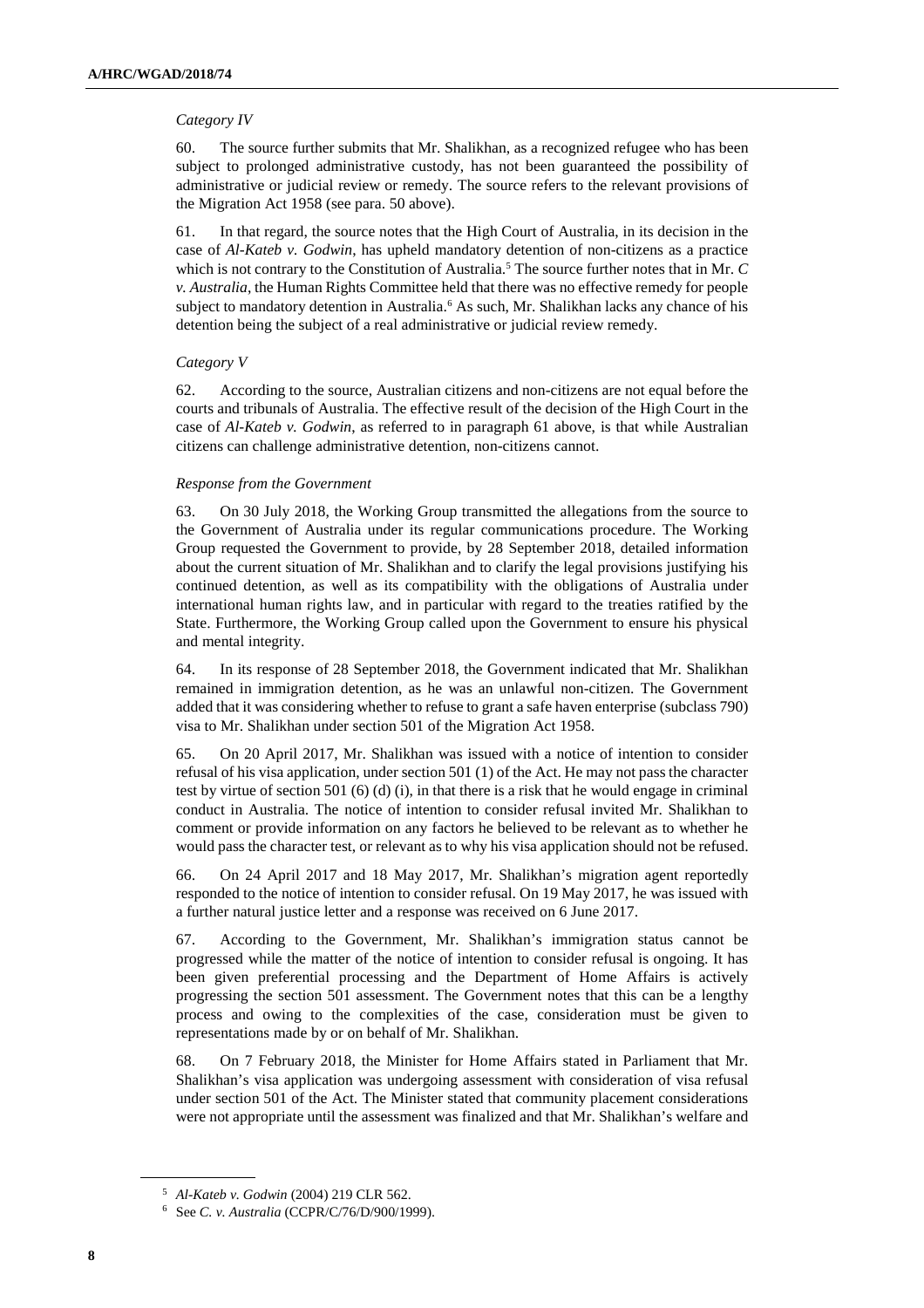education needs were being met within the existing programmes and activities available to all detainees.

69. The Government adds that the detention of Mr. Shalikhan has been reviewed by the Department on 32 occasions since June 2015, under case management processes. Those reviews have found that his detention continues to be appropriate and his current place of detention suitable.

70. Australian immigration status resolution practices ensure that any person who is detained understands the reason for their detention and the choices and pathways which may be available to them, including choosing to return to their country of origin or deciding whether to pursue legal remedies.

71. The ongoing review of individuals in immigration detention includes a risk-based approach to the consideration of the appropriate placement and management of an individual while their status is being resolved. Placement in an immigration detention facility is based on the assessment of a person's risk to the community and level of engagement in the status resolution process. If the individual does not present unacceptable risks to the community, community-based options may be used. Individuals may be required to comply with various conditions while remaining in the community, until a substantive immigration status outcome has been reached and/or they leave the country. Immigration detention in an immigration detention centre will continue to be available for those who pose a risk to the safety and security of the community.

72. On 14 September 2018, the Department submitted a report (60-month) to the Commonwealth Ombudsman in relation to Mr. Shalikhan's ongoing detention, in accordance with section 486N of the Act.

73. Persons who arrive in Australia without a visa, or whose visa is cancelled at the border, and seek protection from Australia are not eligible for a permanent protection visa. They are only eligible to apply for a temporary protection (subclass 785) visa or a safe haven enterprise visa, valid for three and five years, respectively. Subsequent visas may be granted if the person continues to engage the country's protection obligations, or if they meet pathways to other visas while holding a safe haven enterprise visa.

74. Persons who are in Australia and make an application for protection will have their claims assessed by the Department. The domestic legislation of Australia, namely the Migration Act and policies and practices, implement the country's non-refoulement obligations under the 1951 Convention relating to the Status of Refugees as amended by the 1967 Protocol, the Covenant and its Second Optional Protocol and the Convention against Torture and other Cruel, Inhuman or Degrading Treatment or Punishment. If a person is found to engage the country's protection obligations, they are also required to meet health, character and security requirements, in order to be granted a protection visa. If a person does not meet such requirements, they may be refused a protection visa.

75. In order to be granted a visa, all applicants must meet the character requirements under section 501 of the Migration Act. A person may fail the character test on a number of grounds including, but not limited to, where there is a risk that the non-citizen would engage in conduct that would pose a threat to the safety of the community. When a decision is made as to whether it is appropriate to refuse or cancel a visa, all relevant information and circumstances relating to the case, including the impact on the individual, are taken into account. Nevertheless, the safety of the Australian public is a primary consideration and a decision to refuse or cancel a visa may be made, even where there are other countervailing factors.

76. The Government of Australia considers that mandatory immigration detention of unlawful non-citizens is an essential component of strong border control. The need to protect Australia from people who may pose a risk to the community and national security is a factor in determining how Australia meets its international obligations in particular cases. For example, posing a risk to the community may mean that the detention of an individual is not arbitrary. People who enter Australia without a valid visa do not provide the Government with an opportunity to assess any risks they might pose to the community prior to their arrival. In contrast, people who arrive lawfully are assessed through visa processes prior to their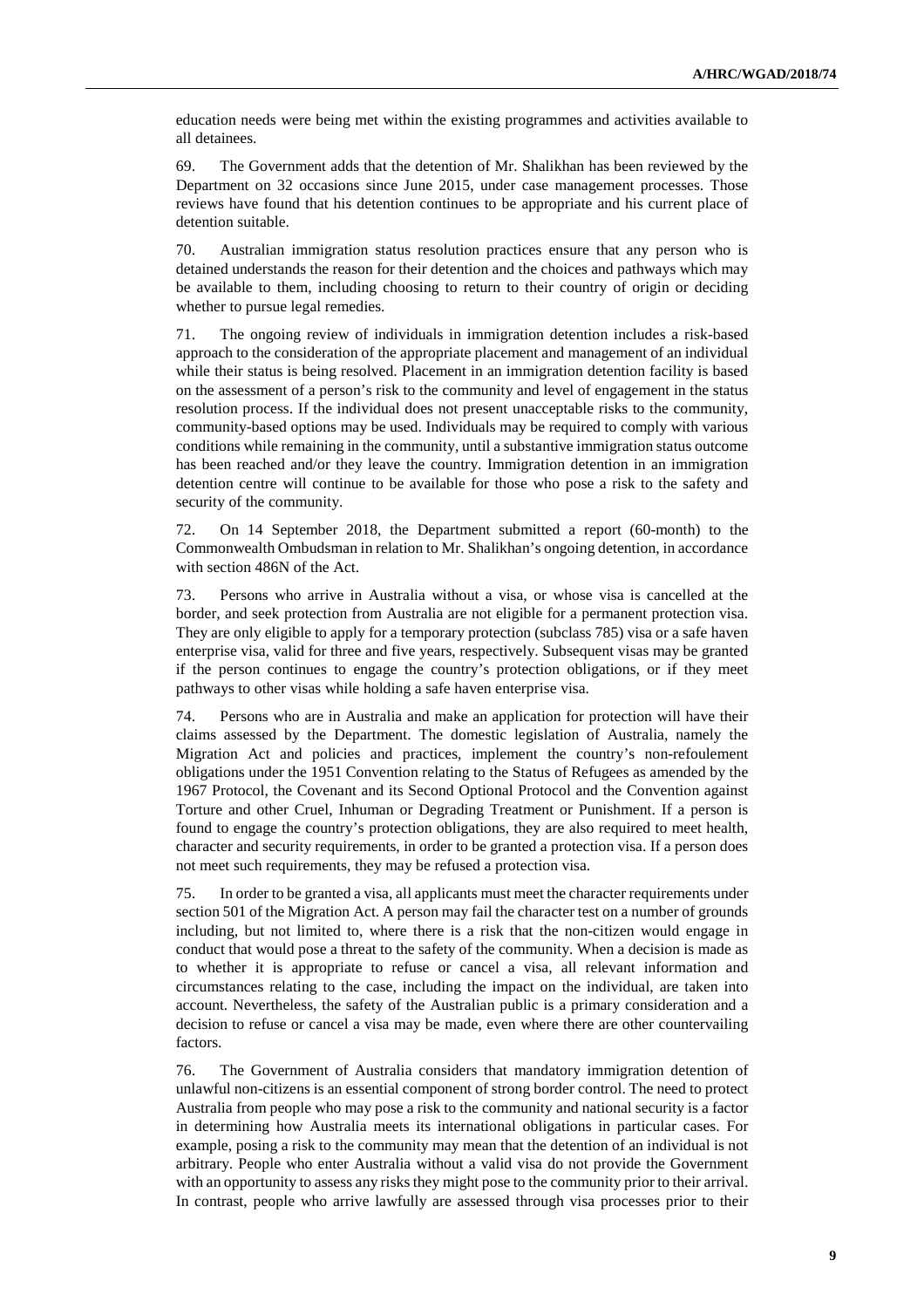travel to Australia. Detention of those who have arrived unlawfully provides the opportunity to undertake appropriate health, identity and security checks.

77. Detention under the Migration Act is administrative in nature and not for punitive purposes. The Government is committed to ensuring that all people in immigration detention are treated in a manner consistent with the country's international legal obligations.

78. According to the legislative framework, the length of immigration detention is not limited by a set time frame but is dependent upon a number of factors, including identity determination, developments in country information and the complexity of processing owing to individual circumstances relating to health, character or security matters. Relevant assessments are completed as expeditiously as possible to facilitate the shortest possible time frame for detaining people in immigration detention facilities.

79. Both citizens and non-citizens are able to challenge the lawfulness of their detention in a court, through actions such as habeas corpus. The basis on which a court may order release depends on the type of detention.

80. A person in immigration detention is able to seek a judicial review of the lawfulness of his or her detention before the Federal Court or the High Court of Australia. Section 75 (v) of the Constitution provides that the High Court has original jurisdiction in relation to every matter where a writ of mandamus, prohibition or injunction is sought against an officer of the Commonwealth.

81. The source of the communication claims that, as a result of the decision of the High Court in the case of *Al-Kateb v. Godwin*, non-citizens are not equal before the courts. That is not correct. The High Court held in that matter that the provisions of the Migration Act requiring the detention of non-citizens until they are removed, deported or granted a visa, even if removal were not reasonably practicable in the foreseeable future, are valid.

82. Persons can make a request to the Minister to exercise his or her personal, discretionary and non-compellable powers under the Migration Act to intervene in their case in a range of circumstances. The Minister does not have a duty to, and is not legally bound to, exercise or consider exercising any of his or her personal powers. The Minister has approved guidelines on his or her intervention powers. When a person makes a request to the Minister for intervention, an assessment is made by a departmental officer as to whether the request meets the approved guidelines and the request is either referred to the Minister, or the Department declines to refer the matter to the Minister. When the Minister intervenes, he or she may allow an application for a visa to be made, may grant a visa, or may intervene to make a residence determination for a detainee, depending upon the power under which he or she intervenes.

83. On 19 June 2014, the then Minister intervened under section 197AB of the Migration Act to make a residence determination for Mr. Shalikhan and his mother. A residence determination allows a person held in immigration detention to reside at a specified address, instead of being detained in immigration detention. Prior to Mr. Shalikhan being notified of the residence determination, the Department became aware that he was likely to be charged with criminal matters and placed progression of the residence determination on hold.

84. On 25 July 2014, the Department was advised that Mr. Shalikhan had been charged with two counts of assaulting a public officer, one count of common assault in circumstances of aggravation or racial aggravation, and one count of damage to property. On 21 August 2014, a submission was referred to the then Minister detailing those charges and providing an option to revoke the residence determination under section 197AD of the Migration Act. On 28 August 2014, the Minister revoked Mr. Shalikhan's residence determination.

85. Mr. Shalikhan was again assessed against the Minister's guidelines for a residence determination in 2017. His case was found not to meet the guidelines for referral under section 197AB of the Act. That assessment found that a residence determination was not appropriate for him owing to the significant support he required for his mental health issues, his criminal history and alleged domestic violence against his mother.

86. The Government refers to the claims by the source regarding the Universal Declaration of Human Rights. The Government notes that the Universal Declaration of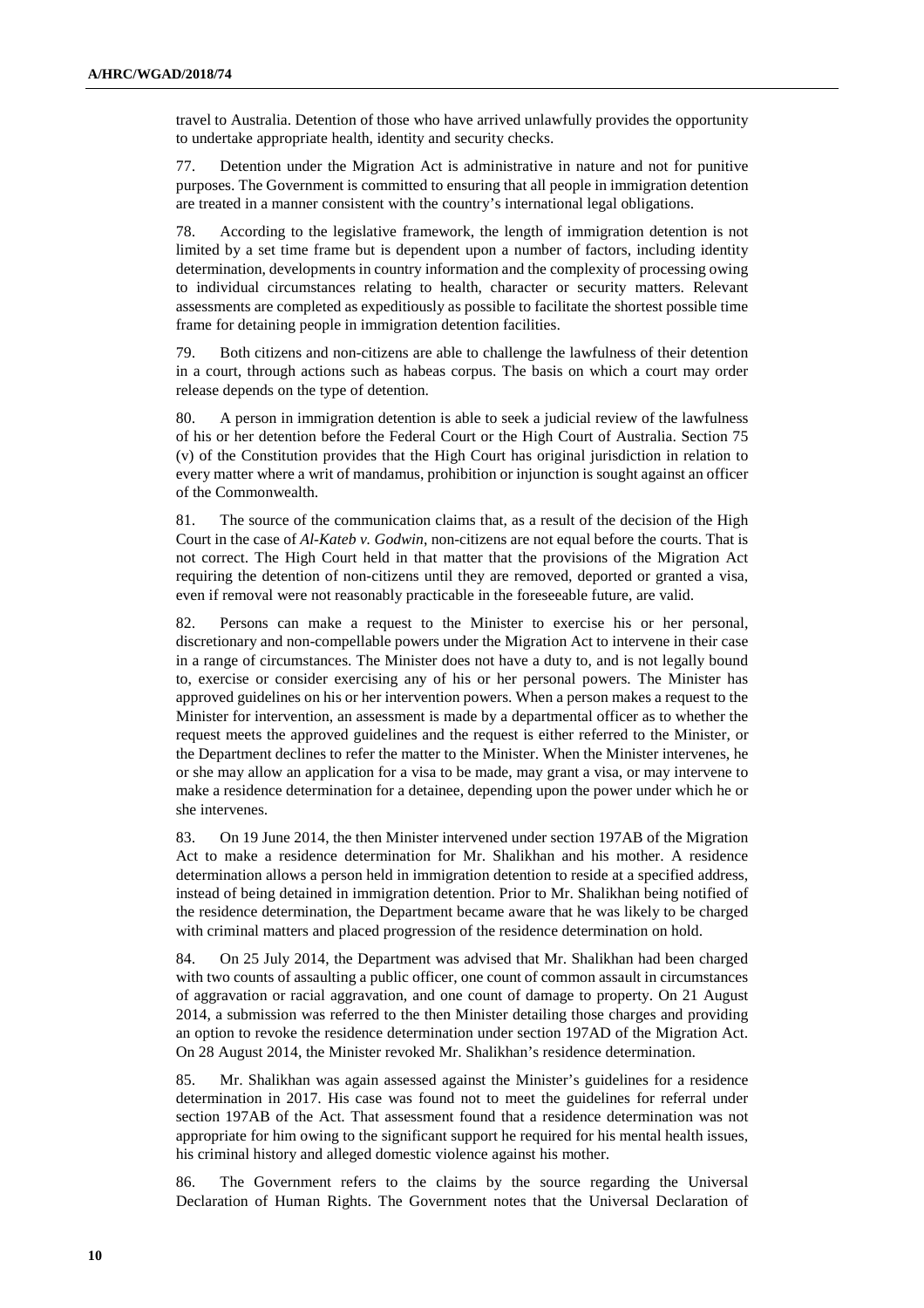Human Rights is not legally binding but that its articles reflect international law, such as by being codified in other legally binding instruments.

87. The source also claims that Mr. Shalikhan has been deprived of his liberty in contravention of article 26 of the Covenant in that only non-citizens are subject to administrative detention. To the extent that this claim relates to Mr. Shalikhan's administrative detention in Australia, the Government assumes that the source is claiming that the administrative detention of non-nationals could amount to a distinction on a prohibited ground under the Covenant on the basis of "other status".

88. In response, the Government notes that the object of the Migration Act is to "regulate, in the national interest, the coming into, and presence in, Australia of non-citizens". In that sense, the purpose of the Act is to differentiate on the basis of nationality between noncitizens and citizens. In that respect, the Government refers to paragraph 5 of Human Rights Committee general comment No. 15 (1986) on the position of aliens under the Covenant.

89. The Government concludes that it is a matter for it to determine who may enter its territory and under what conditions, including by requiring that a non-citizen hold a visa in order to lawfully enter and remain in Australia and that in the circumstance that a visa is not held, a non-citizen is subject to immigration detention. In that respect, the Government respectfully submits that Mr. Shalikhan is lawfully detained under the section 189 (3) of the Migration Act.

# *Further comments from the source*

90. On 1 October 2018, the reply from the Government was transmitted to the source for comments and the source has provided further comments.

#### **Discussion**

91. The Working Group thanks the source and the Government for their submissions and appreciates the cooperation and engagement of both parties in this matter.

92. The source has submitted that the detention of Mr. Shalikhan is arbitrary and falls within categories II, III, IV and V of the arbitrary detention categories referred to by the Working Group when considering cases submitted to it. While not addressing the categories as employed by the Working Group specifically, the Government of Australia rejects the submissions. The Working Group will examine each in turn.

93. The Working Group notes that Mr. Shalikhan arrived in Australia on 25 August 2013 as a 16-year-old boy with his mother and that they were both detained as illegal arrivals. The source argues that such detention was arbitrary and falls within category II, since Mr. Shalikhan was detained for the exercise of his rights under article 14 of the Universal Declaration of Human Rights. The source also argues that the rights of Mr. Shalikhan under article 26 of the Covenant were violated as only unlawful non-citizens can be detained.

94. In its response to those claims, the Government submits that mandatory immigration detention of unlawful non-citizens is an essential component of the strong border control practised by Australia. The Government underlines the need to protect Australia from people who may pose a risk to the community and that national security is a factor in determining how the country meets its international obligations in particular cases. The Government also submits that unlawful non-citizens cannot be assessed prior to their arrival, as is the case with lawful non-citizens, and their detention is therefore necessary and justified. The Government also briefly explains the process of such individual assessments, noting that since June 2015 Mr. Shalikhan's case has been reviewed 32 times and that those reviews have found his detention to be appropriate.

95. The Government further submits that the national legal framework does not set a time frame for the permissible length of immigration detention but that this depends on a number of factors, including identity determination, developments in country information and the complexity of processing owing to individual circumstances relating to health, character or security matters. The Working Group understands that the latter three elements, namely health, character and security matters, are particularly relevant in the case of Mr. Shalikhan.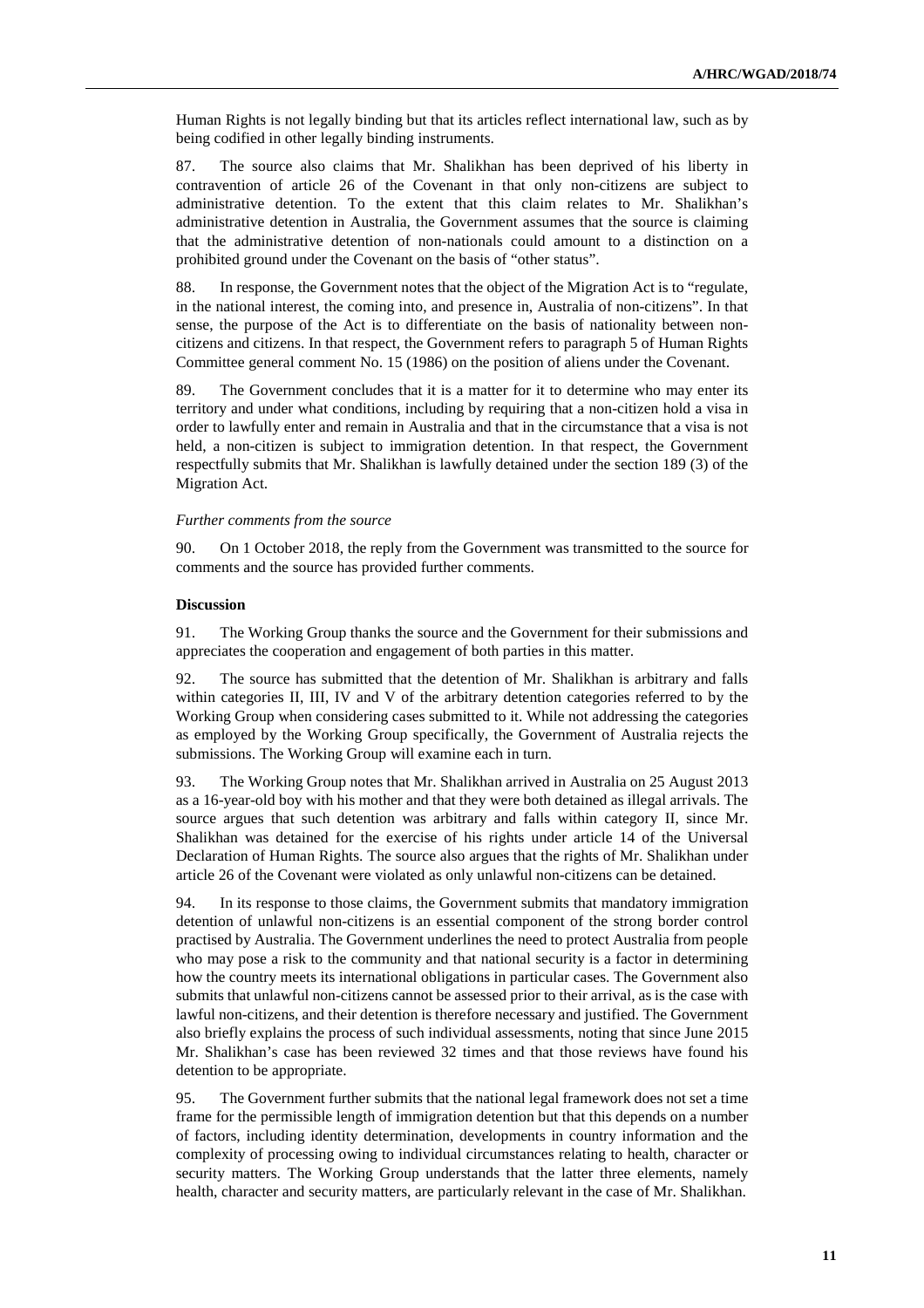96. The Government rejects the claim of breach of article 26 of the Covenant, since the objective of the Migration Act 1958 is to regulate the arrival of non-citizens to Australia and therefore, by definition, does not apply to its citizens. The Government points to general comment No. 15 of the Human Rights Committee in which the Committee makes it clear that the Covenant does not recognize the right of aliens to enter or reside in the territory of a State party and that the State, in principle, is free to decide who it will admit to its territory. The Government also rejects the claim of breach of article 14 of the Universal Declaration of Human Rights, arguing that it is not a legally binding instrument.

97. The Working Group observes that it is not disputed by the Government that Mr. Shalikhan has been in immigration detention since 25 August 2013, which is a lengthy period of more than five years. The Working Group takes note of the numerous reviews that have taken place in the case of Mr. Shalikhan since June 2015 and that, according to the Government, individualized assessments of the need to detain him have been carried out, a point not contested by the source. The outcomes of such reviews have been that detention remains appropriate in his case. However, Mr. Shalikhan arrived in Australia on 25 August 2013 and was immediately detained. In addition, the first review of the need to detain him, as stated by the Government itself, did not take place until some 20 months later. The Working Group wishes to emphasize that the Government has chosen not to provide any explanation for that significant delay, although it had the opportunity to do so.

98. As the Working Group has explained in its revised deliberation No. 5: "Any form of administrative detention or custody in the context of migration must be applied as an exceptional measure of last resort, for the shortest period and only if justified by a legitimate purpose, such as documenting entry and recording claims or initial verification of identity if in doubt."

99. The Working Group regrets that the present case is only the latest in a number of cases from Australia that have come before the Working Group during the past two years, all of which have concerned the same issue, namely mandatory immigration detention in Australia under the Migration Act 1958.<sup>7</sup> The Act stipulates that an unlawful non-citizen must be detained and kept in immigration detention until he or she is removed from Australia or granted a visa. In addition, section 196 (3) of the Act provides that "[T]o avoid doubt, subsection (1) prevents the release, even by a court, of an unlawful non-citizen from detention (otherwise than as referred to in paragraph  $(1)$   $(a)$ ,  $(aa)$  or  $(b)$ ) unless the non-citizen has been granted a visa." As such, providing there is some sort of process relating to the grant of a visa, or removal (even if removal is not reasonably practicable in the foreseeable future), the detention of an unlawful non-citizen is permitted under Australian law.

100. The Working Group wishes to reiterate that seeking asylum is not a criminal act; on the contrary, seeking asylum is a universal human right, enshrined in article 14 of the Universal Declaration of Human Rights, and in the 1951 Convention relating to the Status of Refugees, and its 1967 Protocol.<sup>8</sup> The Working Group notes that those instruments constitute international legal obligations undertaken by Australia and in particular notes the undoubtedly legally binding nature of the 1951 Convention relating to the Status of Refugees, and its 1967 Protocol in relation to Australia.

101. The Working Group once again wishes to emphasize that deprivation of liberty in the immigration context must be a measure of last resort and alternatives to detention must be sought in order to meet the requirement of proportionality.<sup>9</sup> Moreover, as the Human Rights Committee has argued in its general comment No. 35 (2014) on liberty and security of person: "Asylum seekers who unlawfully enter a State party's territory may be detained for a brief initial period in order to document their entry, record their claims and determine their identity if it is in doubt. To detain them further while their claims are being resolved would be arbitrary in the absence of a particular reason specific to the individual, such as an individualized likelihood of absconding, a danger of crimes against others or a risk of acts against national security."

<sup>7</sup> See opinions No. 28/2017, No. 42/2017, No. 71/2017, No. 20/2018, No. 21/2018 and No. 50/2018.

<sup>8</sup> See opinions No. 28/2017, No. 42/2017 and No. 50/2018. See also revised deliberation No. 5, para. 9.

<sup>&</sup>lt;sup>9</sup> See A/HRC/10/21, para. 67. See also revised deliberation No. 5, paras. 12 and 16.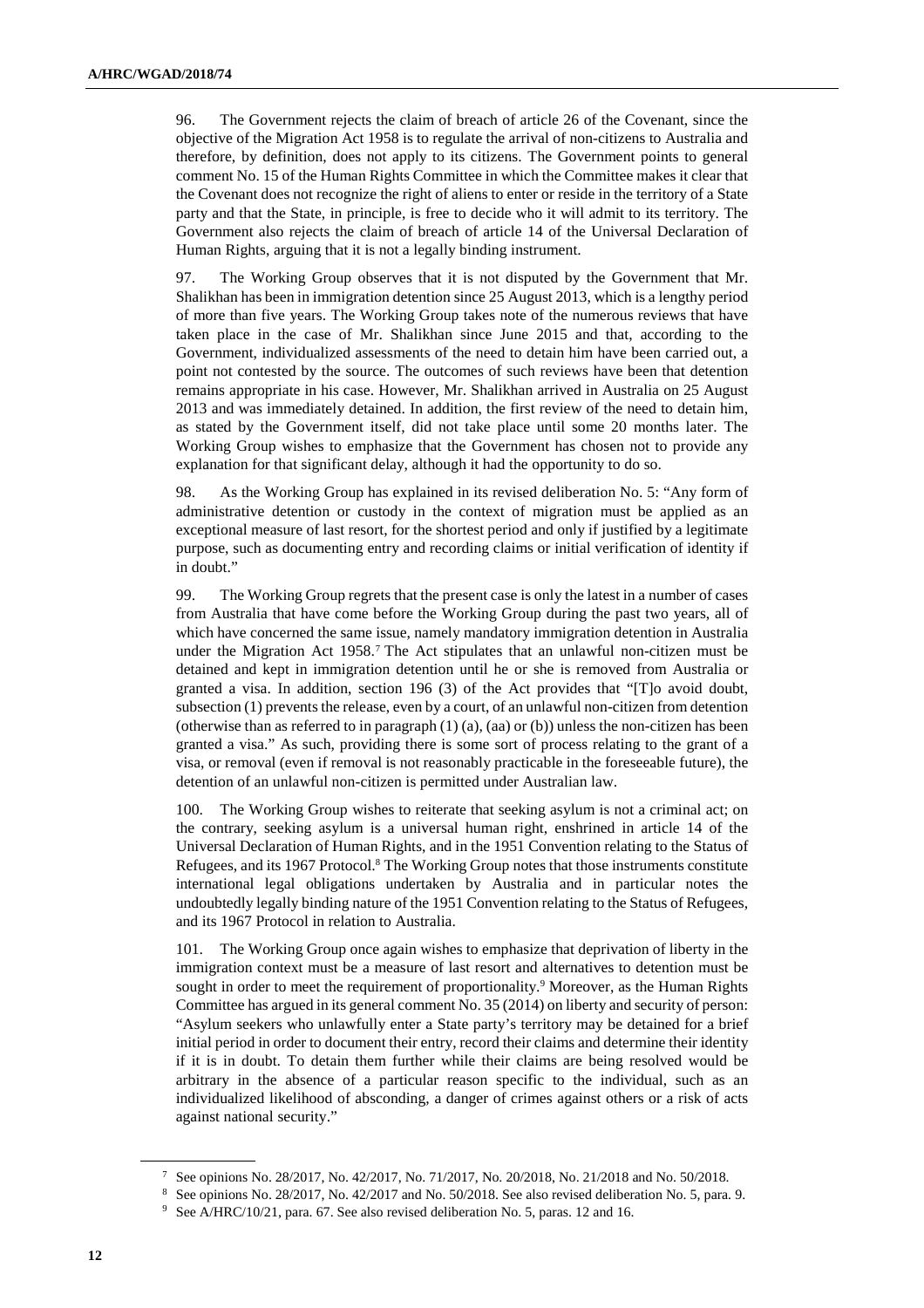102. The provisions of the Migration Act 1958 stand at odds with such requirements of international law, as sections 189 (1) and 189 (3) of the Act provide for de facto mandatory detention of all unlawful non-citizens, unless they are being removed from the country or granted a visa. Furthermore, the Working Group observes that the Act does not reflect the principle of exceptionality of detention in the context of migration as recognized in international law, nor does it provide for alternatives to detention to meet the requirement of proportionality.<sup>10</sup>

103. The Working Group reiterates its serious concern at the increasing number of cases emanating from Australia concerning the implementation of the Migration Act, which are being brought to its attention and again urges the Government to review the legislation in the light of its obligations under international law without delay.<sup>11</sup>

104. In the present case, the Working Group has already noted that the first assessment of the need to detain Mr. Shalikhan did not take place until some 20 months after his arrival to Australia. That is not a period that could be described as a "brief initial period", to use the language of the Human Rights Committee in its general comment No. 35. The Government has not put forward any explanation for such a delay with the assessment. That leads the Working Group to conclude that the only reason for Mr. Shalikhan's detention was that he was an asylum seeker and therefore subject to the automatic immigration detention policy of Australia. In other words, Mr. Shalikhan was detained due to the exercise of his legitimate rights under article 14 of the Universal Declaration of Human Rights. That in turn renders the initial detention of Mr. Shalikhan from the time of his arrival until his first assessment in June 2015 arbitrary, falling under category II.

105. Moreover, as clearly stated in revised deliberation No. 5, indefinite detention of individuals in the course of migration proceedings cannot be justified and is arbitrary.12 That is why the Working Group has required that a maximum detention period in the course of migration proceedings be set by legislation and that such detention be permissible only for the shortest period of time.13 Mr. Shalikhan has now been in detention for more than five years without any clear prospect of when he could be released. The Working Group is mindful that even the Government itself has not been able to make such an indication in its reply to the Working Group.

106. The Working Group agrees with the argument presented by the Government in relation to article 26 of the Covenant. However, the Working Group wishes to point out that the Human Rights Committee in its general comment No. 15 quoted by the Government also makes it clear that: "Aliens receive the benefit of the general requirement of nondiscrimination in respect of the rights guaranteed in the Covenant, as provided for in article 2 thereof." Also: "Aliens have the full right to liberty and security of the person."

107. That means that Mr. Shalikhan is entitled to the right to liberty and security of person as guaranteed in article 9 of the Covenant and that when guaranteeing those rights to him, Australia must ensure that this is done without distinction of any kind as required under article 2 of the Covenant. In the present case, Mr. Shalikhan's de facto indefinite detention owing to his immigration status runs contrary to article 2 in conjunction with article 9 of the Covenant. The Working Group therefore considers that the detention of Mr. Shalikhan since the reviews started in June 2015 is also arbitrary and falls under category II.

108. The source has further argued that the international norms relating to the right to a fair trial have not been observed in relation to the detention of Mr. Shalikhan, specifically those rights protected under articles 9 and 10 of the Universal Declaration of Human Rights and article 9 of the Covenant. According to the source, Mr. Shalikhan's detention therefore falls under category III. The source also argues that Mr. Shalikhan, as a recognized refugee, who has been subject to prolonged administrative custody, has not been guaranteed the possibility

<sup>10</sup> Ibid.

<sup>11</sup> See opinion No. 50/2018, paras. 86–89.

<sup>12</sup> See also A/HRC/13/30, para. 63, and opinions No. 28/2017 and No. 42/2017.

<sup>13</sup> See also opinions No. 5/2009 and No. 42/2017; E/CN.4/1999/63/Add.3, para. 35; and A/HRC/33/50/Add.1, paras. 49–50.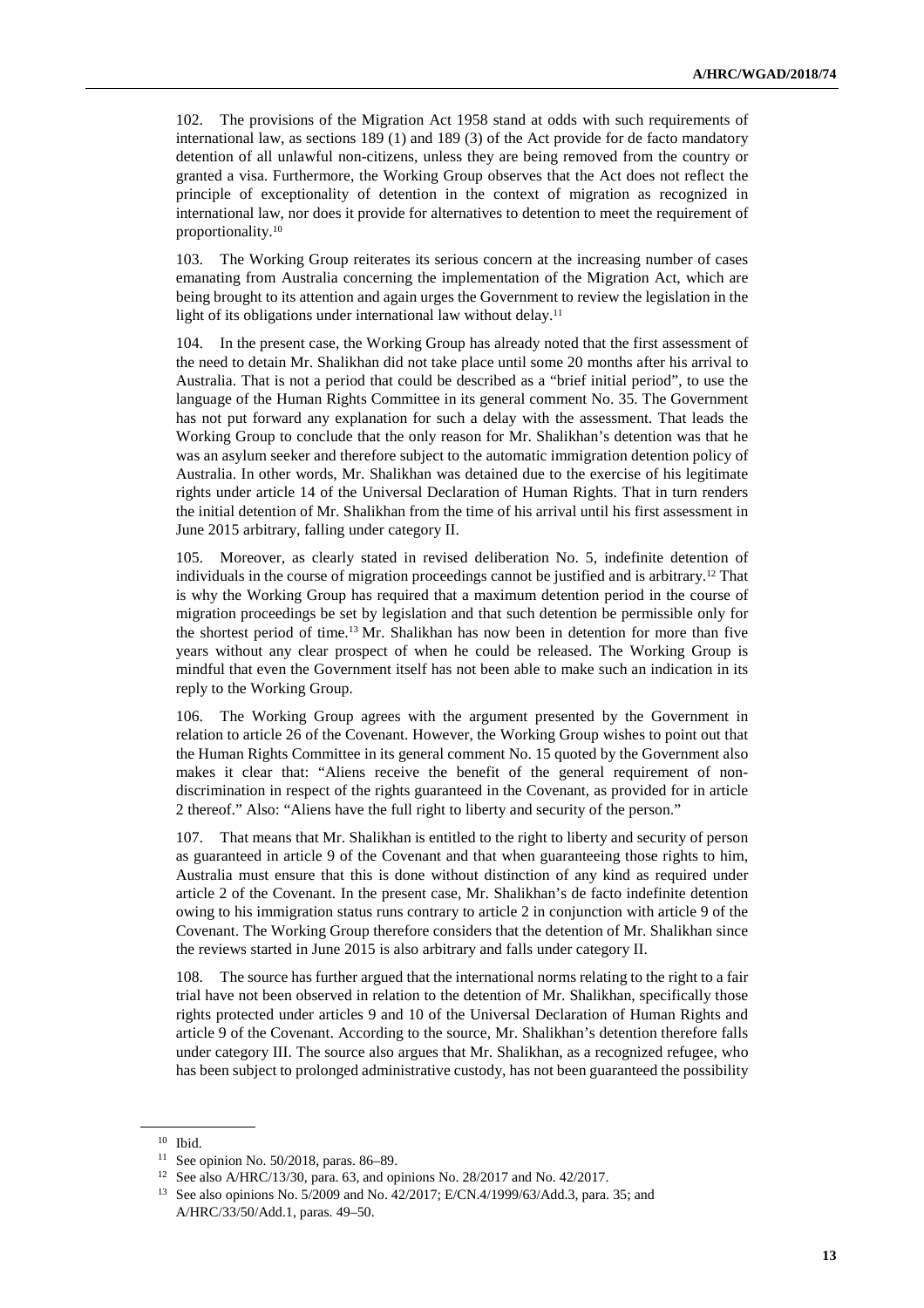of administrative or judicial review or remedy. According to the source, that means that his detention is arbitrary and falls under category IV.

109. The Government of Australia denies those allegations, arguing that a person in immigration detention is able to seek judicial review of the lawfulness of his or her detention before the Federal Court or the High Court of Australia through such actions as habeas corpus.

110. The Working Group recalls that according to the United Nations Basic Principles and Guidelines on Remedies and Procedures on the Right of Anyone Deprived of Their Liberty to Bring Proceedings Before a Court, the right to challenge the lawfulness of detention before a court is a self-standing human right, which is essential to preserving legality in a democratic society.<sup>14</sup> That right, which in fact constitutes a peremptory norm of international law, applies to all forms and all situations of deprivation of liberty, including not only to detention for purposes of criminal proceedings but also to situations of detention under administrative and other fields of law, including military detention, security detention, detention under counterterrorism measures, involuntary confinement in medical or psychiatric facilities and migration detention.15 Furthermore, it applies irrespective of the place of detention or the legal terminology used in the legislation and any form of deprivation of liberty on any ground must be subject to effective oversight and control by the judiciary.<sup>16</sup>

111. The Working Group observes that the facts of Mr. Shalikhan's case since his detention on 25 August 2013, as presented to it by both the source and the Government, are characterized by various applications for different types of visas. However, the Working Group is mindful that there has not been a single appearance of Mr. Shalikhan before a judicial body concerning the exercise of his right to challenge the legality of his detention, as stipulated in article 9 (4) of the Covenant, noting that such consideration by a judicial body would necessarily involve an assessment of the legitimacy, need and proportionality of his detention.<sup>17</sup>

112. In other words, throughout his detention for more than five years, Mr. Shalikhan has been unable to challenge the legality of his detention per se. The only body that appears to have been reviewing the need for Mr. Shalikhan to remain in detention is the review body. The Working Group presumes that this body is the Case Management and Detention Review Committee since the Government has not indicated that this was not the case. However, that body, as observed by the Working Group in other cases, is not a judicial body.18 Moreover, the Working Group notes the repeated failure of the Government to explain how the reviews carried out by that Committee satisfy the guarantees encapsulated in the right to challenge the legality of detention enshrined in article  $9(4)$  of the Covenant.<sup>19</sup>

113. The Working Group recalls the numerous findings by the Human Rights Committee in which the application of mandatory immigration detention in Australia and the impossibility of challenging such detention have been found to be in breach of article 9 (1) of the Covenant.20 Moreover, as the Working Group notes in its revised deliberation No. 5, detention in the migration setting must be exceptional and in order to ensure this, alternatives to detention must be sought.21 In the case of Mr. Shalikhan, it appears to the Working Group that while community placement was considered, it was not deemed appropriate given the

<sup>14</sup> See A/HRC/30/37, paras. 2–3.

<sup>15</sup> See A/HRC/30/37, annex, paras. 11 and 47 (a).

<sup>16</sup> Ibid, para. 47 (b).

<sup>17</sup> See revised deliberation No. 5, paras. 12–13.

<sup>18</sup> See opinions No. 20/2018, para. 61, and No. 50/2018, para. 77.

<sup>19</sup> Ibid.

<sup>20</sup> See *C. v. Australia*; *Baban v. Australia* (CCPR/C/78/D/1014/2001); *Shafiq v. Australia*  (CCPR/C/88/D/1324/2004); *Shams et al. v. Australia* (CCPR/C/90/D/1255,1256,1259, 1260,1266,1268,1270&1288/2004); *Bakhtiyari v. Australia* (CCPR/C/79/D/1069/2002); *D and E and their two children v. Australia* (CCPR/C/87/D/1050/2002); *Nasir v. Australia*  (CCPR/C/116/D/2229/2012); and *F.J. et al. v. Australia* (CCPR/C/116/D/2233/2013).

<sup>21</sup> See also A/HRC/13/30, para. 59; E/CN.4/1999/63/Add.3, para. 33; A/HRC/19/57/Add.3, para. 68 (e); A/HRC/27/48/Add.2, para. 124; and A/HRC/30/36/Add.1, para. 81. See also opinions No. 72/2017 and No. 21/2018.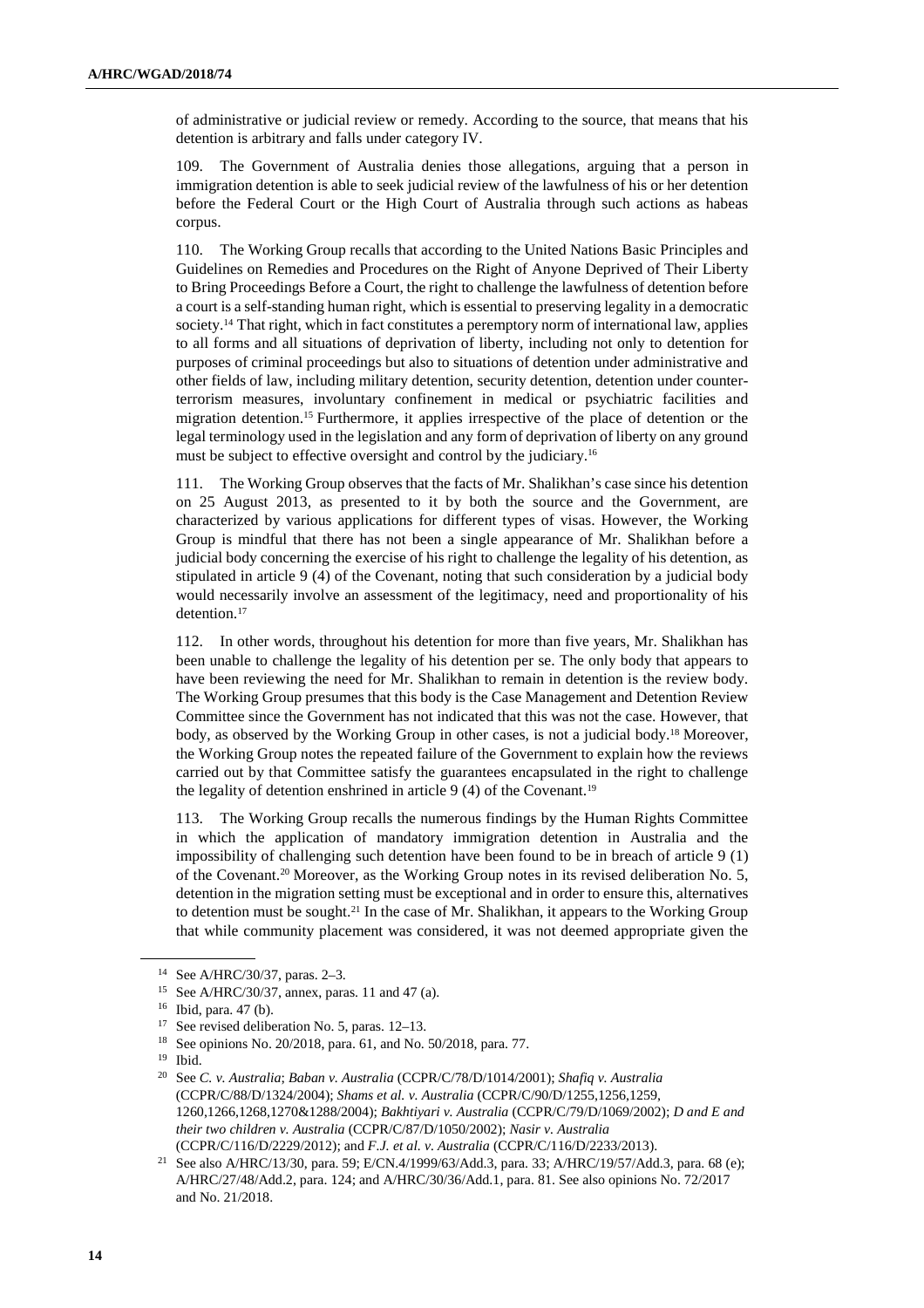mental health problems experienced by Mr. Shalikhan and the caution he received from the court in January 2015, and he was therefore remanded in custody. The Working Group is, however, of the view that the choice between community placement and detention does not satisfy the requirement to duly consider alternatives to detention. Furthermore, the Government has not responded to the submission made by the source about the assessment reports concerning Mr. Shalikhan, which made it clear that the confined environment of detention is exacerbating his mental health (see para. 40 above).

114. The Working Group also remains surprised by the Government's submission that actions such as habeas corpus are a possible avenue of redress for Mr. Shalikhan.<sup>22</sup> It is clear to the Working Group that current Australian legislation does indeed allow for the detention of Mr. Shalikhan and that the habeas corpus challenge, which is aimed at challenging illegal detention, does not therefore provide a realistic avenue of redress for people in his situation. However, the Working Group recalls that just because a detention is carried out in conformity with national law, it does not mean that the detention is not arbitrary under international law. All States must ensure that their domestic legislation duly and fully reflects the obligations stemming from international law.

115. The Working Group therefore concludes that Mr. Shalikhan has been denied the right to challenge the continued legality of his detention in breach of article 9 of the Covenant and that his detention is therefore arbitrary, falling within category IV and not category III, as argued by the source.

116. Furthermore, the source submits that the detention of Mr. Shalikhan falls within category V, as Australian citizens and non-citizens are not equal before the courts and tribunals of Australia, owing to the effective result of the decision of the High Court in the case of *Al-Kateb v. Godwin*. According to that decision, while Australian citizens can challenge administrative detention, non-citizens cannot. The Government denies those allegations, arguing that in the case cited by the High Court held that the provisions of the Migration Act requiring detention of non-citizens until they are removed, deported or granted a visa, even if removal was not reasonably practicable in the foreseeable future, were valid.

117. The Working Group remains puzzled by the explanation provided again by the Government in relation to the decision of the High Court in that case, $^{23}$  as it only confirms that the High Court affirmed the legality of the detention of non-citizens until they are removed, deported or granted a visa, even if removal were not reasonably practicable in the foreseeable future. In other words, the Government has actually failed to explain how such non-citizens can challenge their continued detention after that decision.

118. The Working Group notes the numerous findings by the Human Rights Committee, as referred to in paragraph 113 above, and it also notes that the effect of the decision of the High Court of Australia in the above-mentioned case is such that non-citizens have no effective remedy to challenge the legality of their continued administrative detention.<sup>24</sup>

119. In the past, the Working Group has concurred with the views of the Human Rights Committee on this matter and this remains the position of the Working Group in the present case.25 The Working Group emphasizes that this situation is discriminatory and contrary to articles 16 and 26 of the Covenant. It therefore concludes that the detention of Mr. Shalikhan is arbitrary, falling within category V.

120. In all the findings above concerning Mr. Shalikhan, the Working Group is particularly mindful that at the time of his arrival in Australia, Mr. Shalikhan was only 16 years old. The Working Group is of the view that this engaged the country's obligations also under the Convention on the Rights of the Child, and in particular articles 2, 22, 24, 28 and 37 (b) and (d), to which Australia has been a party since 17 December 1990.

121. On 7 August 2017, the Working Group sent a request to the Government of Australia to undertake a country visit. The Working Group notes the encouraging response received on

<sup>&</sup>lt;sup>22</sup> See opinion No. 20/2018, para. 64.

<sup>23</sup> See opinions No. 21/2018, para. 79, and No. 50/2018, para. 81.

<sup>24</sup> See *F.J. et al. v. Australia*, para. 9.3.

<sup>&</sup>lt;sup>25</sup> See opinions No. 28/2017, No. 42/2017, No. 71/2017, No. 20/2018, No. 21/2018 and No. 50/2018.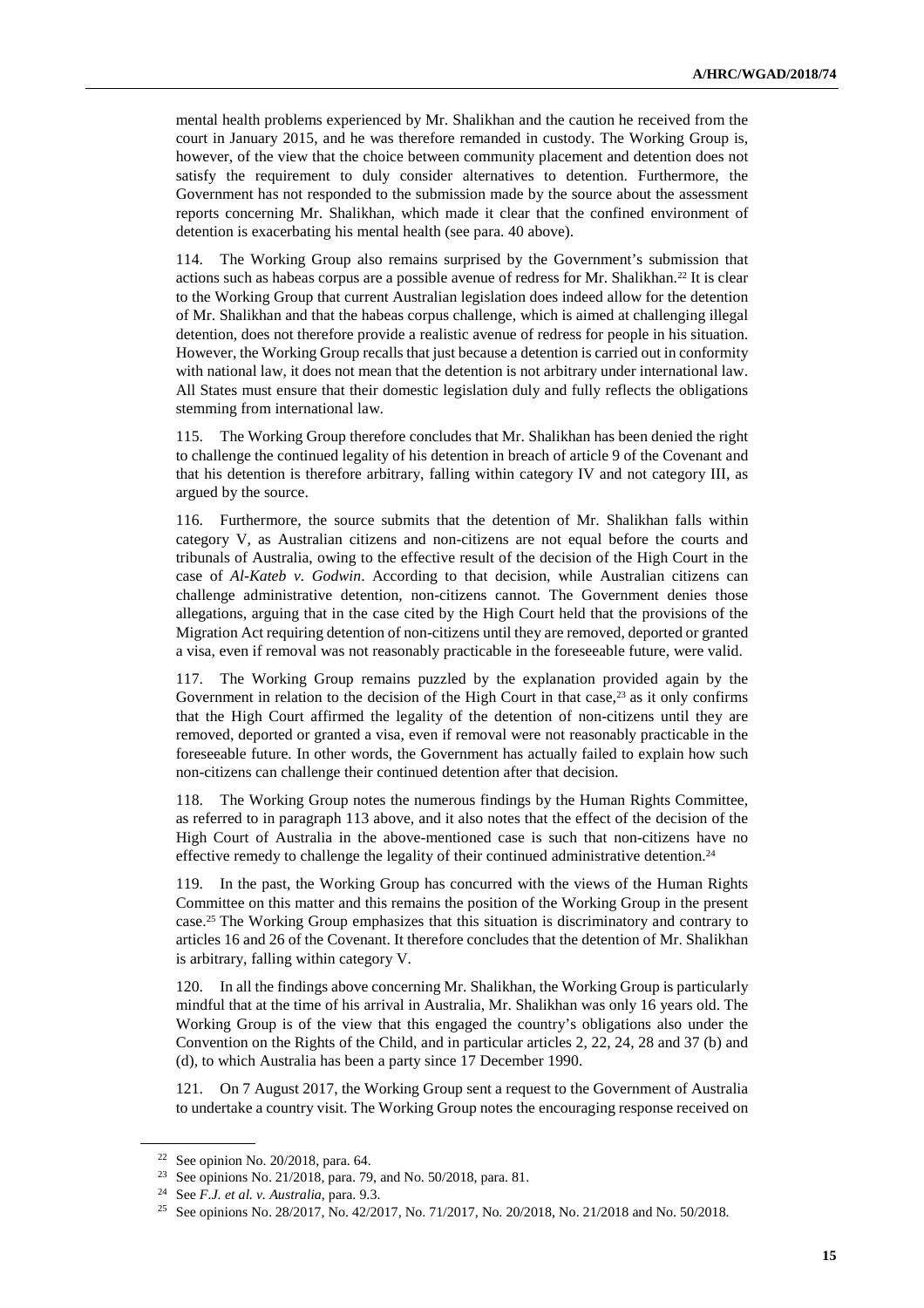24 November 2017 in which the Government indicated that it would be in a position to invite the Working Group to conduct a visit in the first quarter of 2019. The Working Group appreciates that the Government confirmed this during the interactive dialogue with the Working Group at the thirty-sixth session of the Human Rights Council on 12 September 2018.

122. The Working Group reiterates that it would welcome the opportunity to conduct a visit to Australia and its offshore detention facilities in order to engage with the Government in a constructive manner and to offer its assistance in addressing its serious concerns relating to instances of arbitrary deprivation of liberty. The Working Group looks forward to discussing concrete dates for such a visit to be carried out in 2019.

# **Disposition**

123. In the light of the foregoing, the Working Group renders the following opinion:

The deprivation of liberty of Ahmad Shalikhan, being in contravention of articles 2, 3, 7, 8, 9 of the Universal Declaration of Human Rights and of articles 2, 9, 16 and 26 of the International Covenant on Civil and Political Rights, is arbitrary and falls within categories II, IV and V.

124. The Working Group requests the Government of Australia to take the steps necessary to remedy the situation of Mr. Shalikhan without delay and bring it into conformity with the relevant international norms, including those set out in the Universal Declaration of Human Rights and the International Covenant on Civil and Political Rights.

125. The Working Group considers that, taking into account all the circumstances of the case, the appropriate remedy would be to release Mr. Shalikhan immediately and accord him an enforceable right to compensation and other reparations, in accordance with international law.

126. The Working Group urges the Government to ensure a full and independent investigation of the circumstances surrounding the arbitrary deprivation of liberty of Mr. Shalikhan and to take appropriate measures against those responsible for the violation of his rights.

127. The Working Group urges the Government of Australia to review the provisions of the 1958 Migration Act in the light of its obligations under international law without delay.

128. The Working Group requests the Government to disseminate the present opinion through all available means and as widely as possible.

# **Follow-up procedure**

129. In accordance with paragraph 20 of its methods of work, the Working Group requests the source and the Government to provide it with information on action taken in follow-up to the recommendations made in the present opinion, including:

- (a) Whether Mr. Shalikhan has been released and, if so, on what date;
- (b) Whether compensation or other reparations have been made to Mr. Shalikhan;

(c) Whether an investigation has been conducted into the violation of Mr. Shalikhan's rights and, if so, the outcome of the investigation;

(d) Whether any legislative amendments or changes in practice have been made to harmonize the laws and practices of Australia with its international obligations in line with the present opinion;

(e) Whether any other action has been taken to implement the present opinion.

130. The Government is invited to inform the Working Group of any difficulties it may have encountered in implementing the recommendations made in the present opinion and whether further technical assistance is required, for example through a visit by the Working Group.